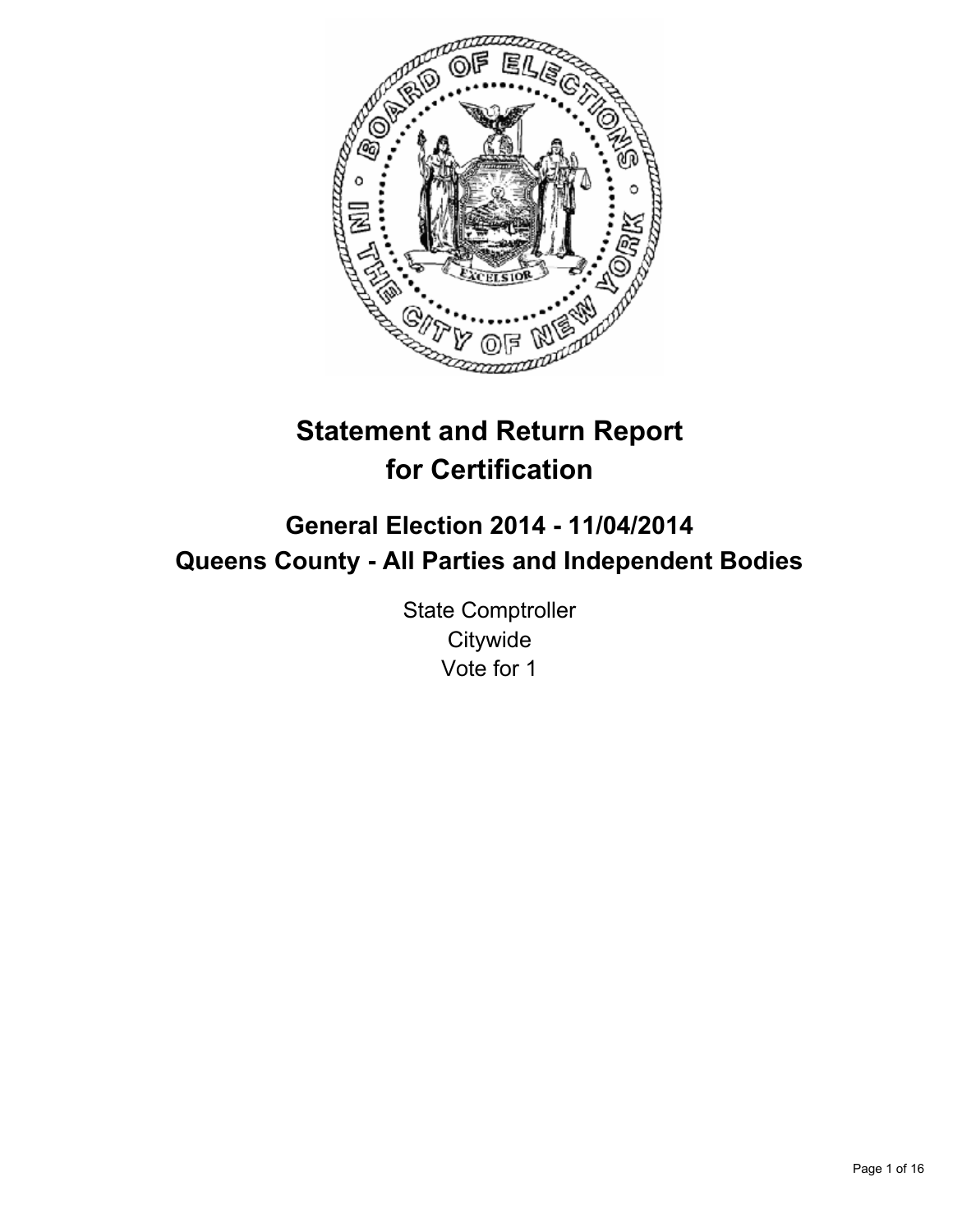

| <b>PUBLIC COUNTER</b>                                    | 16,619       |
|----------------------------------------------------------|--------------|
| <b>EMERGENCY</b>                                         | 1            |
| ABSENTEE/MILITARY                                        | 799          |
| <b>FEDERAL</b>                                           | 65           |
| <b>SPECIAL PRESIDENTIAL</b>                              | $\Omega$     |
| <b>AFFIDAVIT</b>                                         | 213          |
| <b>Total Ballots</b>                                     | 17,697       |
| Less - Inapplicable Federal/Special Presidential Ballots | (65)         |
| <b>Total Applicable Ballots</b>                          | 17,632       |
| THOMAS P. DINAPOLI (DEMOCRATIC)                          | 8,627        |
| ROBERT ANTONACCI (REPUBLICAN)                            | 5,381        |
| ROBERT ANTONACCI (CONSERVATIVE/STOPCOMMONCORE)           | 1,297        |
| THOMAS P. DINAPOLI (WORKING FAMILIES)                    | 553          |
| THOMAS P. DINAPOLI (INDEPENDENCE/WOMEN'S EQUALITY)       | 317          |
| THERESA M. PORTELLI (GREEN)                              | 285          |
| JOHN CLIFTON (LIBERTARIAN)                               | 80           |
| ELLIOT SPITZER (WRITE-IN)                                | 1            |
| JAMES M. MCGOVERN (WRITE-IN)                             | 1            |
| MICHAEL WALZER (WRITE-IN)                                | $\mathbf{1}$ |
| UNATTRIBUTABLE WRITE-IN (WRITE-IN)                       | 3            |
| UNCOUNTED WRITE-IN PER STATUTE (WRITE-IN)                | 1            |
| YITZI MESSNER (WRITE-IN)                                 | 1            |
| <b>Total Votes</b>                                       | 16,548       |
| Unrecorded                                               | 1,084        |

| PUBLIC COUNTER                                           | 12,808         |
|----------------------------------------------------------|----------------|
| <b>EMERGENCY</b>                                         | 0              |
| ABSENTEE/MILITARY                                        | 458            |
| <b>FFDFRAL</b>                                           | 69             |
| <b>SPECIAL PRESIDENTIAL</b>                              | 0              |
| <b>AFFIDAVIT</b>                                         | 112            |
| <b>Total Ballots</b>                                     | 13,447         |
| Less - Inapplicable Federal/Special Presidential Ballots | (69)           |
| <b>Total Applicable Ballots</b>                          | 13,378         |
| THOMAS P. DINAPOLI (DEMOCRATIC)                          | 9,001          |
| ROBERT ANTONACCI (REPUBLICAN)                            | 2,240          |
| ROBERT ANTONACCI (CONSERVATIVE/STOPCOMMONCORE)           | 396            |
| THOMAS P. DINAPOLI (WORKING FAMILIES)                    | 512            |
| THOMAS P. DINAPOLI (INDEPENDENCE/WOMEN'S EQUALITY)       | 293            |
| THERESA M. PORTELLI (GREEN)                              | 247            |
| JOHN CLIFTON (LIBERTARIAN)                               | 55             |
| JOSHUA TANZER (WRITE-IN)                                 | 1              |
| MURTUZA QUAIZAR (WRITE-IN)                               | 1              |
| UNATTRIBUTABLE WRITE-IN (WRITE-IN)                       | $\overline{2}$ |
| <b>Total Votes</b>                                       | 12,748         |
| Unrecorded                                               | 630            |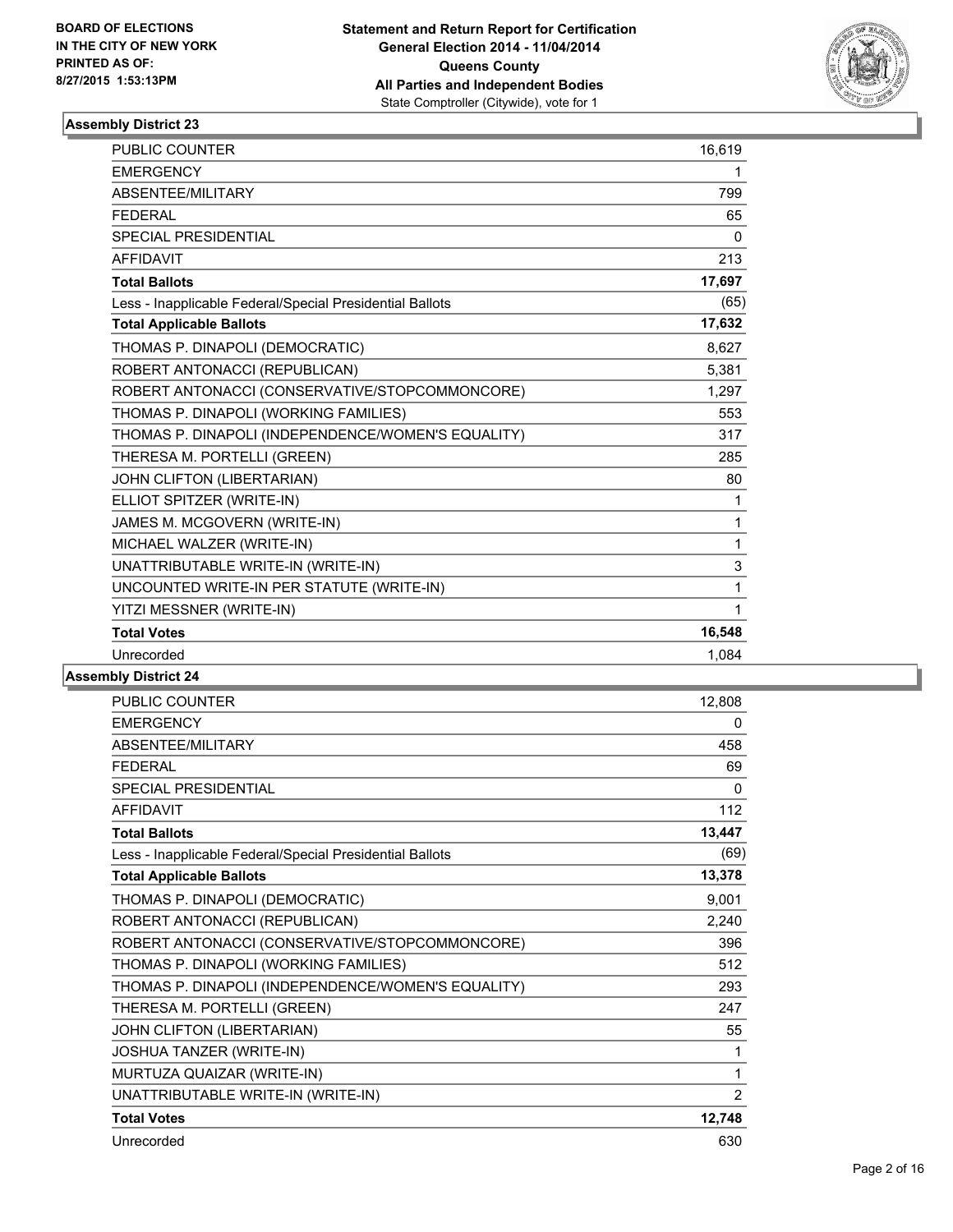

| <b>PUBLIC COUNTER</b>                                    | 12,183         |
|----------------------------------------------------------|----------------|
| <b>EMERGENCY</b>                                         | 0              |
| ABSENTEE/MILITARY                                        | 365            |
| <b>FEDERAL</b>                                           | 73             |
| SPECIAL PRESIDENTIAL                                     | $\mathbf{0}$   |
| <b>AFFIDAVIT</b>                                         | 96             |
| <b>Total Ballots</b>                                     | 12,717         |
| Less - Inapplicable Federal/Special Presidential Ballots | (73)           |
| <b>Total Applicable Ballots</b>                          | 12,644         |
| THOMAS P. DINAPOLI (DEMOCRATIC)                          | 7,312          |
| ROBERT ANTONACCI (REPUBLICAN)                            | 2,972          |
| ROBERT ANTONACCI (CONSERVATIVE/STOPCOMMONCORE)           | 520            |
| THOMAS P. DINAPOLI (WORKING FAMILIES)                    | 434            |
| THOMAS P. DINAPOLI (INDEPENDENCE/WOMEN'S EQUALITY)       | 279            |
| THERESA M. PORTELLI (GREEN)                              | 245            |
| JOHN CLIFTON (LIBERTARIAN)                               | 76             |
| AVIGAIL WINOKUR (WRITE-IN)                               | 1              |
| FERAZ S. AHMAD (WRITE-IN)                                | $\overline{2}$ |
| JONATHAN LATTANZIO (WRITE-IN)                            | 1              |
| MANES KOGEN (WRITE-IN)                                   | 1              |
| NATHAN FRIEDMAN (WRITE-IN)                               | 1              |
| TIM WU (WRITE-IN)                                        | 1              |
| UNATTRIBUTABLE WRITE-IN (WRITE-IN)                       | 1              |
| UNCOUNTED WRITE-IN PER STATUTE (WRITE-IN)                | 1              |
| <b>Total Votes</b>                                       | 11,847         |
| Unrecorded                                               | 797            |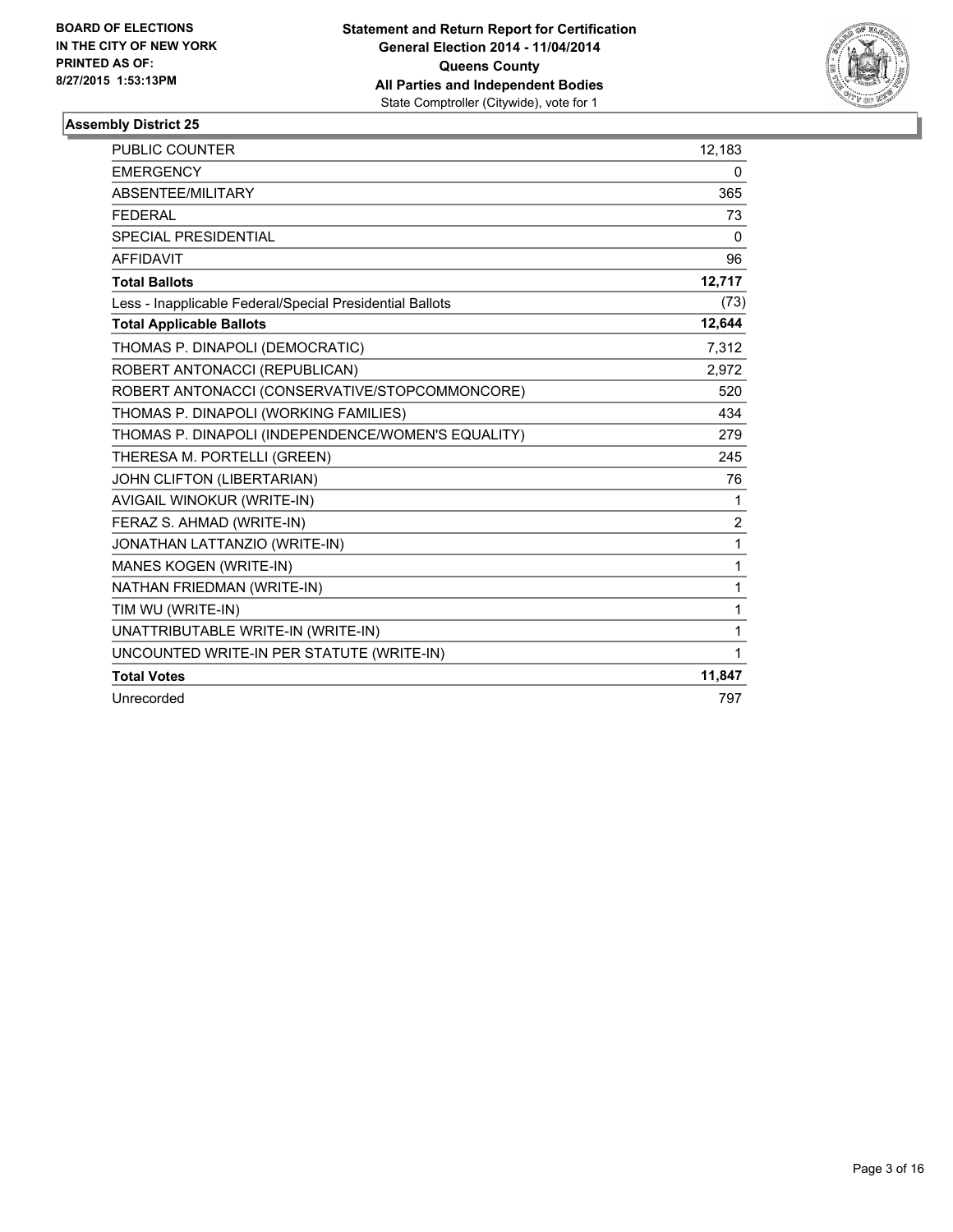

| <b>EMERGENCY</b><br>1<br><b>ABSENTEE/MILITARY</b><br>755<br><b>FEDERAL</b><br>85<br><b>SPECIAL PRESIDENTIAL</b><br>0<br><b>AFFIDAVIT</b><br>99<br>20,606<br><b>Total Ballots</b><br>Less - Inapplicable Federal/Special Presidential Ballots<br>20,521<br><b>Total Applicable Ballots</b><br>THOMAS P. DINAPOLI (DEMOCRATIC)<br>10,969<br>ROBERT ANTONACCI (REPUBLICAN)<br>5,797<br>ROBERT ANTONACCI (CONSERVATIVE/STOPCOMMONCORE)<br>1,034<br>THOMAS P. DINAPOLI (WORKING FAMILIES)<br>799<br>THOMAS P. DINAPOLI (INDEPENDENCE/WOMEN'S EQUALITY)<br>568<br>THERESA M. PORTELLI (GREEN)<br>390<br>JOHN CLIFTON (LIBERTARIAN)<br>107<br>FRAN LEBOWITZ (WRITE-IN)<br>1<br>JACK R BETTEIL (WRITE-IN)<br>1<br>MASSIMO MANCINI (WRITE-IN)<br>1<br>UNATTRIBUTABLE WRITE-IN (WRITE-IN)<br>3<br>WENDY MO (WRITE-IN)<br>1<br>19,671<br><b>Total Votes</b><br>Unrecorded<br>850 | <b>PUBLIC COUNTER</b> | 19,666 |
|-----------------------------------------------------------------------------------------------------------------------------------------------------------------------------------------------------------------------------------------------------------------------------------------------------------------------------------------------------------------------------------------------------------------------------------------------------------------------------------------------------------------------------------------------------------------------------------------------------------------------------------------------------------------------------------------------------------------------------------------------------------------------------------------------------------------------------------------------------------------------|-----------------------|--------|
|                                                                                                                                                                                                                                                                                                                                                                                                                                                                                                                                                                                                                                                                                                                                                                                                                                                                       |                       |        |
|                                                                                                                                                                                                                                                                                                                                                                                                                                                                                                                                                                                                                                                                                                                                                                                                                                                                       |                       |        |
| (85)                                                                                                                                                                                                                                                                                                                                                                                                                                                                                                                                                                                                                                                                                                                                                                                                                                                                  |                       |        |
|                                                                                                                                                                                                                                                                                                                                                                                                                                                                                                                                                                                                                                                                                                                                                                                                                                                                       |                       |        |
|                                                                                                                                                                                                                                                                                                                                                                                                                                                                                                                                                                                                                                                                                                                                                                                                                                                                       |                       |        |
|                                                                                                                                                                                                                                                                                                                                                                                                                                                                                                                                                                                                                                                                                                                                                                                                                                                                       |                       |        |
|                                                                                                                                                                                                                                                                                                                                                                                                                                                                                                                                                                                                                                                                                                                                                                                                                                                                       |                       |        |
|                                                                                                                                                                                                                                                                                                                                                                                                                                                                                                                                                                                                                                                                                                                                                                                                                                                                       |                       |        |
|                                                                                                                                                                                                                                                                                                                                                                                                                                                                                                                                                                                                                                                                                                                                                                                                                                                                       |                       |        |
|                                                                                                                                                                                                                                                                                                                                                                                                                                                                                                                                                                                                                                                                                                                                                                                                                                                                       |                       |        |
|                                                                                                                                                                                                                                                                                                                                                                                                                                                                                                                                                                                                                                                                                                                                                                                                                                                                       |                       |        |
|                                                                                                                                                                                                                                                                                                                                                                                                                                                                                                                                                                                                                                                                                                                                                                                                                                                                       |                       |        |
|                                                                                                                                                                                                                                                                                                                                                                                                                                                                                                                                                                                                                                                                                                                                                                                                                                                                       |                       |        |
|                                                                                                                                                                                                                                                                                                                                                                                                                                                                                                                                                                                                                                                                                                                                                                                                                                                                       |                       |        |
|                                                                                                                                                                                                                                                                                                                                                                                                                                                                                                                                                                                                                                                                                                                                                                                                                                                                       |                       |        |
|                                                                                                                                                                                                                                                                                                                                                                                                                                                                                                                                                                                                                                                                                                                                                                                                                                                                       |                       |        |
|                                                                                                                                                                                                                                                                                                                                                                                                                                                                                                                                                                                                                                                                                                                                                                                                                                                                       |                       |        |
|                                                                                                                                                                                                                                                                                                                                                                                                                                                                                                                                                                                                                                                                                                                                                                                                                                                                       |                       |        |
|                                                                                                                                                                                                                                                                                                                                                                                                                                                                                                                                                                                                                                                                                                                                                                                                                                                                       |                       |        |
|                                                                                                                                                                                                                                                                                                                                                                                                                                                                                                                                                                                                                                                                                                                                                                                                                                                                       |                       |        |
|                                                                                                                                                                                                                                                                                                                                                                                                                                                                                                                                                                                                                                                                                                                                                                                                                                                                       |                       |        |
|                                                                                                                                                                                                                                                                                                                                                                                                                                                                                                                                                                                                                                                                                                                                                                                                                                                                       |                       |        |

| <b>PUBLIC COUNTER</b>                                    | 13,355         |
|----------------------------------------------------------|----------------|
| <b>EMERGENCY</b>                                         | 0              |
| ABSENTEE/MILITARY                                        | 549            |
| <b>FEDERAL</b>                                           | 99             |
| <b>SPECIAL PRESIDENTIAL</b>                              | $\mathbf{0}$   |
| <b>AFFIDAVIT</b>                                         | 133            |
| <b>Total Ballots</b>                                     | 14,136         |
| Less - Inapplicable Federal/Special Presidential Ballots | (99)           |
| <b>Total Applicable Ballots</b>                          | 14,037         |
| THOMAS P. DINAPOLI (DEMOCRATIC)                          | 8,381          |
| ROBERT ANTONACCI (REPUBLICAN)                            | 3,154          |
| ROBERT ANTONACCI (CONSERVATIVE/STOPCOMMONCORE)           | 466            |
| THOMAS P. DINAPOLI (WORKING FAMILIES)                    | 575            |
| THOMAS P. DINAPOLI (INDEPENDENCE/WOMEN'S EQUALITY)       | 325            |
| THERESA M. PORTELLI (GREEN)                              | 306            |
| JOHN CLIFTON (LIBERTARIAN)                               | 85             |
| <b>BENNY BUPKIS (WRITE-IN)</b>                           | 1              |
| TAMIKA WILLIAMS (WRITE-IN)                               | $\overline{2}$ |
| TRISTEN SUMMA (WRITE-IN)                                 | 1              |
| UNATTRIBUTABLE WRITE-IN (WRITE-IN)                       | 6              |
| <b>Total Votes</b>                                       | 13,302         |
| Unrecorded                                               | 735            |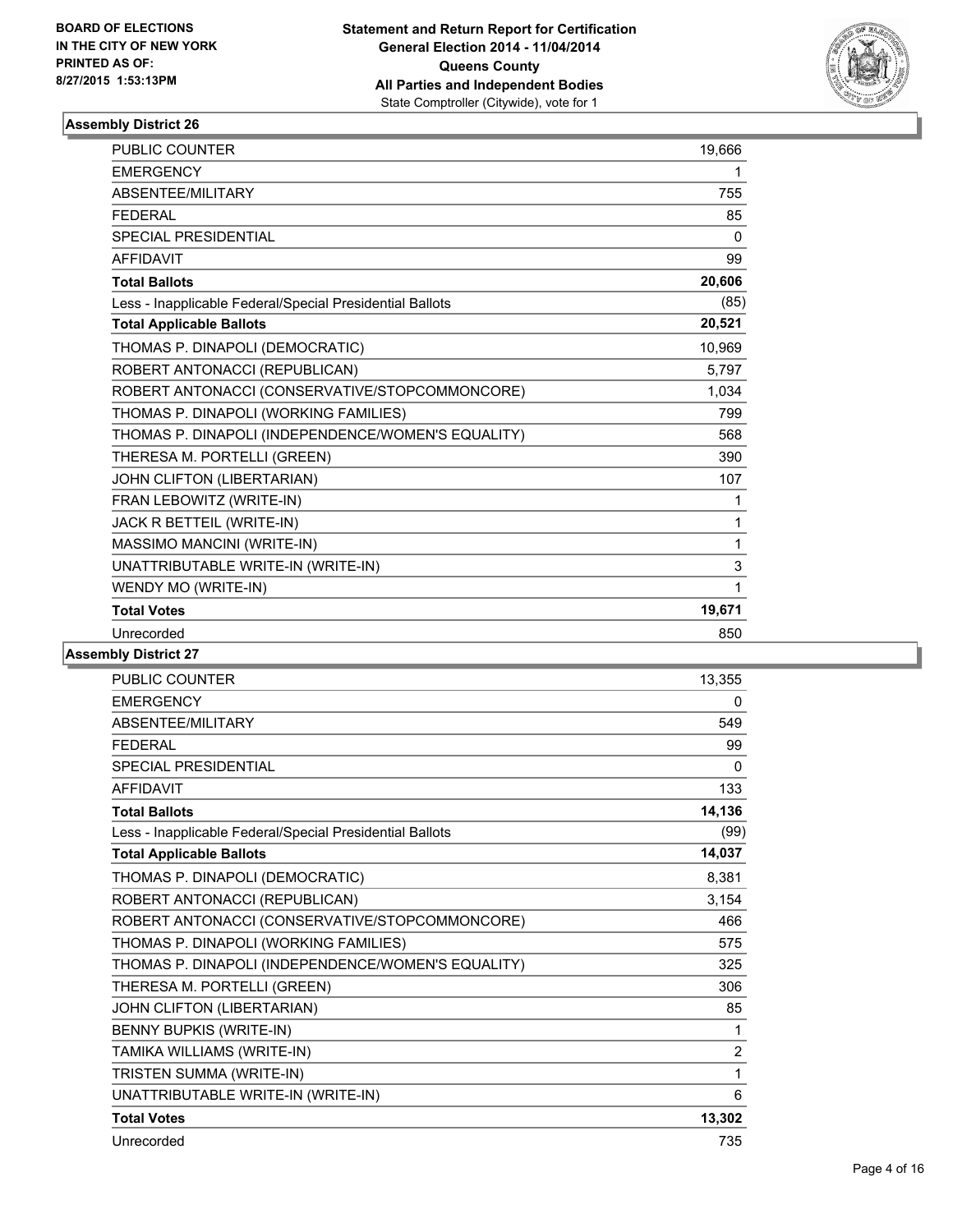

| <b>PUBLIC COUNTER</b>                                    | 16,291       |
|----------------------------------------------------------|--------------|
| <b>EMERGENCY</b>                                         | 0            |
| <b>ABSENTEE/MILITARY</b>                                 | 639          |
| <b>FEDERAL</b>                                           | 91           |
| <b>SPECIAL PRESIDENTIAL</b>                              | $\mathbf{0}$ |
| <b>AFFIDAVIT</b>                                         | 123          |
| <b>Total Ballots</b>                                     | 17,144       |
| Less - Inapplicable Federal/Special Presidential Ballots | (91)         |
| <b>Total Applicable Ballots</b>                          | 17,053       |
| THOMAS P. DINAPOLI (DEMOCRATIC)                          | 9,025        |
| ROBERT ANTONACCI (REPUBLICAN)                            | 4,419        |
| ROBERT ANTONACCI (CONSERVATIVE/STOPCOMMONCORE)           | 808          |
| THOMAS P. DINAPOLI (WORKING FAMILIES)                    | 952          |
| THOMAS P. DINAPOLI (INDEPENDENCE/WOMEN'S EQUALITY)       | 494          |
| THERESA M. PORTELLI (GREEN)                              | 490          |
| JOHN CLIFTON (LIBERTARIAN)                               | 126          |
| JOE DOE (WRITE-IN)                                       | 1            |
| JOSHUA TANZER (WRITE-IN)                                 | 1            |
| NGUYEN DONG PHUONG (WRITE-IN)                            | 1            |
| UNATTRIBUTABLE WRITE-IN (WRITE-IN)                       | 2            |
| <b>Total Votes</b>                                       | 16,319       |
| Unrecorded                                               | 734          |

| <b>PUBLIC COUNTER</b>                                    | 16,588       |
|----------------------------------------------------------|--------------|
| <b>EMERGENCY</b>                                         | 0            |
| ABSENTEE/MILITARY                                        | 432          |
| <b>FEDERAL</b>                                           | 36           |
| <b>SPECIAL PRESIDENTIAL</b>                              | $\mathbf{0}$ |
| <b>AFFIDAVIT</b>                                         | 170          |
| <b>Total Ballots</b>                                     | 17,226       |
| Less - Inapplicable Federal/Special Presidential Ballots | (36)         |
| <b>Total Applicable Ballots</b>                          | 17,190       |
| THOMAS P. DINAPOLI (DEMOCRATIC)                          | 15,071       |
| ROBERT ANTONACCI (REPUBLICAN)                            | 512          |
| ROBERT ANTONACCI (CONSERVATIVE/STOPCOMMONCORE)           | 84           |
| THOMAS P. DINAPOLI (WORKING FAMILIES)                    | 468          |
| THOMAS P. DINAPOLI (INDEPENDENCE/WOMEN'S EQUALITY)       | 152          |
| THERESA M. PORTELLI (GREEN)                              | 192          |
| JOHN CLIFTON (LIBERTARIAN)                               | 30           |
| CORYE T GUMBS (WRITE-IN)                                 | 2            |
| <b>GUY LUCA (WRITE-IN)</b>                               | 1            |
| JOHN BURNETT (WRITE-IN)                                  | 5            |
| JOHN W. CRONIN (WRITE-IN)                                | 1            |
| TIM WU (WRITE-IN)                                        | 1            |
| <b>Total Votes</b>                                       | 16,519       |
| Unrecorded                                               | 671          |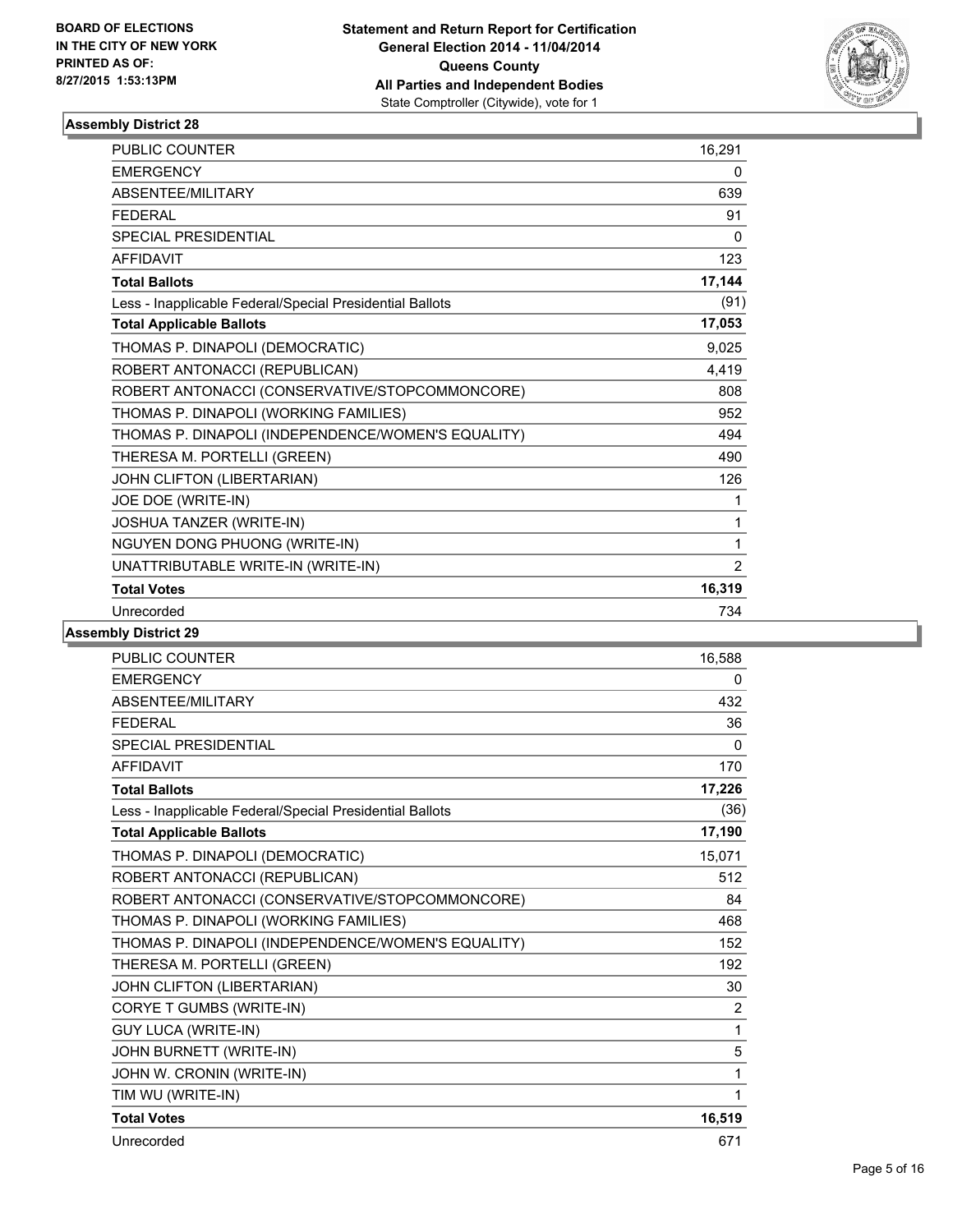

| <b>PUBLIC COUNTER</b>                                    | 12,943 |
|----------------------------------------------------------|--------|
| <b>EMERGENCY</b>                                         | 0      |
| ABSENTEE/MILITARY                                        | 421    |
| <b>FEDERAL</b>                                           | 108    |
| <b>SPECIAL PRESIDENTIAL</b>                              | 0      |
| <b>AFFIDAVIT</b>                                         | 137    |
| <b>Total Ballots</b>                                     | 13,609 |
| Less - Inapplicable Federal/Special Presidential Ballots | (108)  |
| <b>Total Applicable Ballots</b>                          | 13,501 |
| THOMAS P. DINAPOLI (DEMOCRATIC)                          | 7,096  |
| ROBERT ANTONACCI (REPUBLICAN)                            | 3,373  |
| ROBERT ANTONACCI (CONSERVATIVE/STOPCOMMONCORE)           | 670    |
| THOMAS P. DINAPOLI (WORKING FAMILIES)                    | 738    |
| THOMAS P. DINAPOLI (INDEPENDENCE/WOMEN'S EQUALITY)       | 320    |
| THERESA M. PORTELLI (GREEN)                              | 453    |
| JOHN CLIFTON (LIBERTARIAN)                               | 108    |
| ELLIOT SPITZER (WRITE-IN)                                | 1      |
| JESSIE SMITH (WRITE-IN)                                  | 1      |
| RANDY CREDICO (WRITE-IN)                                 | 1      |
| UNATTRIBUTABLE WRITE-IN (WRITE-IN)                       | 3      |
| <b>Total Votes</b>                                       | 12,764 |
| Unrecorded                                               | 737    |

| <b>PUBLIC COUNTER</b>                                    | 11,254       |
|----------------------------------------------------------|--------------|
| <b>EMERGENCY</b>                                         | 0            |
| ABSENTEE/MILITARY                                        | 312          |
| <b>FFDFRAL</b>                                           | 31           |
| <b>SPECIAL PRESIDENTIAL</b>                              | $\mathbf{0}$ |
| <b>AFFIDAVIT</b>                                         | 150          |
| <b>Total Ballots</b>                                     | 11,747       |
| Less - Inapplicable Federal/Special Presidential Ballots | (31)         |
| <b>Total Applicable Ballots</b>                          | 11,716       |
| THOMAS P. DINAPOLI (DEMOCRATIC)                          | 9,928        |
| ROBERT ANTONACCI (REPUBLICAN)                            | 596          |
| ROBERT ANTONACCI (CONSERVATIVE/STOPCOMMONCORE)           | 136          |
| THOMAS P. DINAPOLI (WORKING FAMILIES)                    | 279          |
| THOMAS P. DINAPOLI (INDEPENDENCE/WOMEN'S EQUALITY)       | 110          |
| THERESA M. PORTELLI (GREEN)                              | 117          |
| JOHN CLIFTON (LIBERTARIAN)                               | 22           |
| LANCE EUSTACHE (WRITE-IN)                                | 1            |
| UNATTRIBUTABLE WRITE-IN (WRITE-IN)                       | 3            |
| <b>Total Votes</b>                                       | 11,192       |
| Unrecorded                                               | 524          |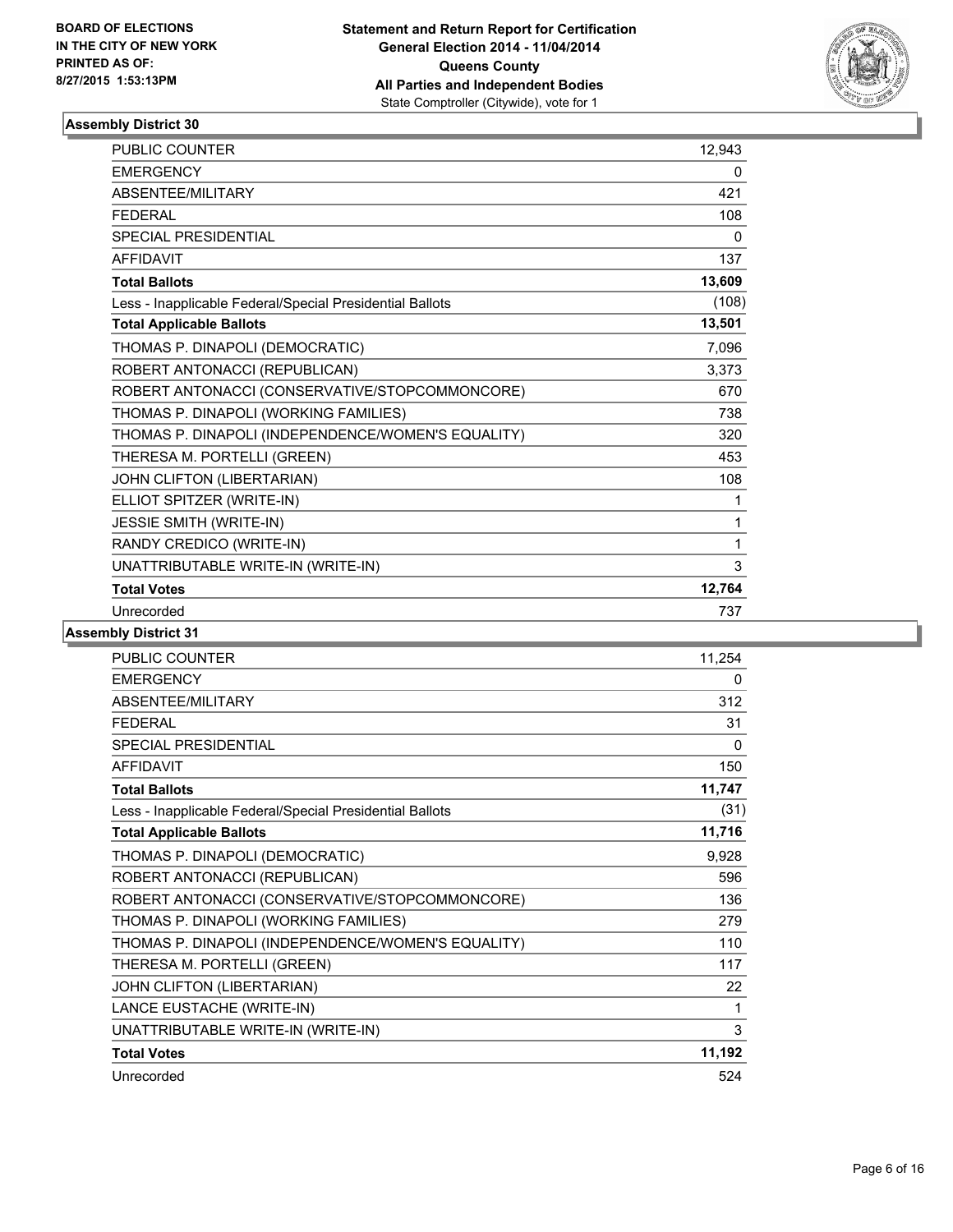

| PUBLIC COUNTER                                           | 15,524         |
|----------------------------------------------------------|----------------|
| <b>EMERGENCY</b>                                         | 0              |
| ABSENTEE/MILITARY                                        | 339            |
| <b>FFDFRAI</b>                                           | 28             |
| SPECIAL PRESIDENTIAL                                     | 0              |
| <b>AFFIDAVIT</b>                                         | 214            |
| <b>Total Ballots</b>                                     | 16,105         |
| Less - Inapplicable Federal/Special Presidential Ballots | (28)           |
| <b>Total Applicable Ballots</b>                          | 16,077         |
| THOMAS P. DINAPOLI (DEMOCRATIC)                          | 14,105         |
| ROBERT ANTONACCI (REPUBLICAN)                            | 339            |
| ROBERT ANTONACCI (CONSERVATIVE/STOPCOMMONCORE)           | 46             |
| THOMAS P. DINAPOLI (WORKING FAMILIES)                    | 453            |
| THOMAS P. DINAPOLI (INDEPENDENCE/WOMEN'S EQUALITY)       | 139            |
| THERESA M. PORTELLI (GREEN)                              | 182            |
| JOHN CLIFTON (LIBERTARIAN)                               | 27             |
| BRUCE E. COPNEY (WRITE-IN)                               | 1              |
| <b>GARY NULL (WRITE-IN)</b>                              | 1              |
| JOSEPH MARTHONE (WRITE-IN)                               | 1              |
| RICAHRD BUTLER (WRITE-IN)                                | 1              |
| UNATTRIBUTABLE WRITE-IN (WRITE-IN)                       | $\overline{2}$ |
| <b>Total Votes</b>                                       | 15,297         |
| Unrecorded                                               | 780            |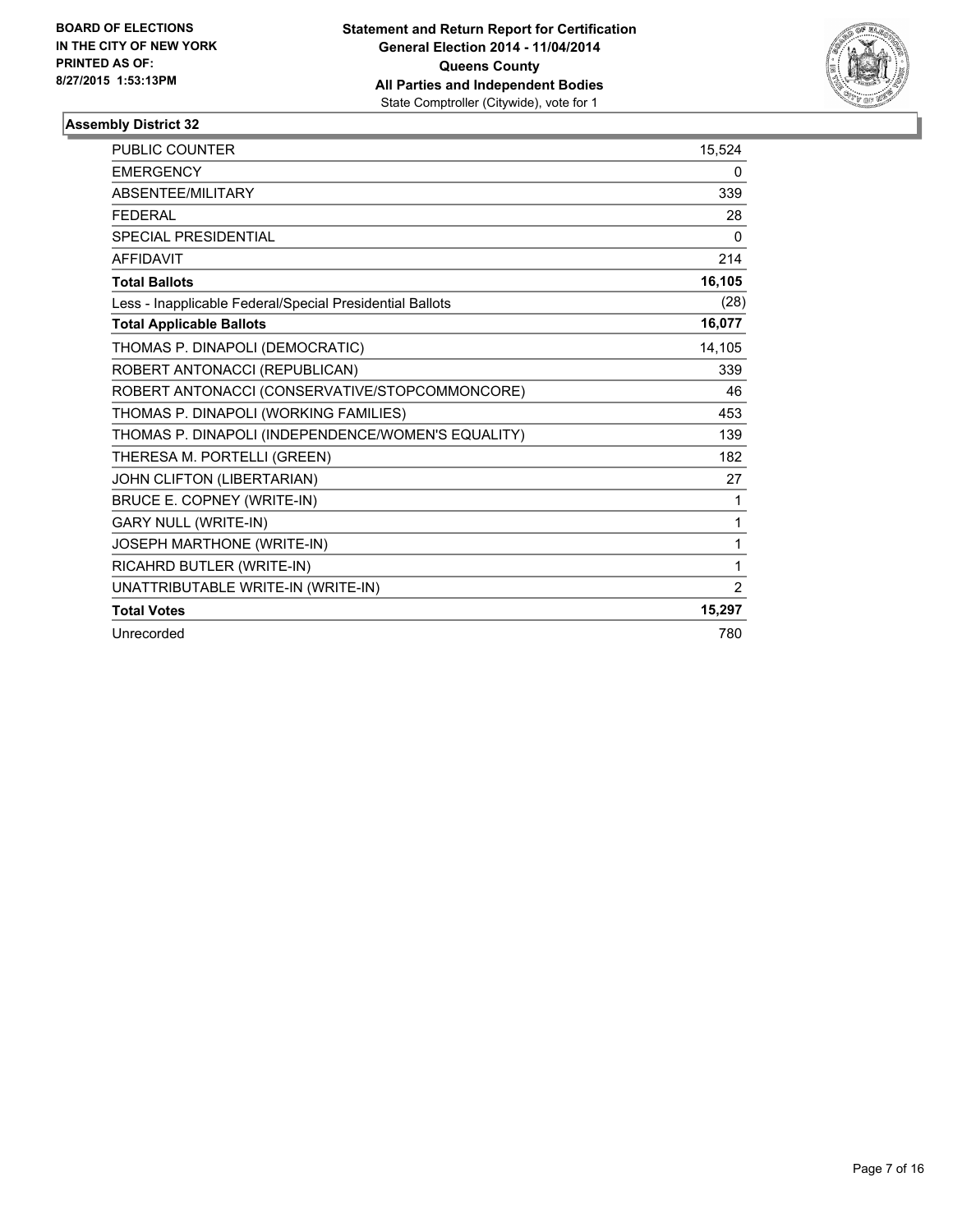

| <b>PUBLIC COUNTER</b>                                    | 18,131         |
|----------------------------------------------------------|----------------|
| <b>EMERGENCY</b>                                         | 0              |
| ABSENTEE/MILITARY                                        | 397            |
| <b>FEDERAL</b>                                           | 47             |
| SPECIAL PRESIDENTIAL                                     | $\Omega$       |
| <b>AFFIDAVIT</b>                                         | 147            |
| <b>Total Ballots</b>                                     | 18,722         |
| Less - Inapplicable Federal/Special Presidential Ballots | (47)           |
| <b>Total Applicable Ballots</b>                          | 18,675         |
| THOMAS P. DINAPOLI (DEMOCRATIC)                          | 14,966         |
| ROBERT ANTONACCI (REPUBLICAN)                            | 1,500          |
| ROBERT ANTONACCI (CONSERVATIVE/STOPCOMMONCORE)           | 294            |
| THOMAS P. DINAPOLI (WORKING FAMILIES)                    | 613            |
| THOMAS P. DINAPOLI (INDEPENDENCE/WOMEN'S EQUALITY)       | 217            |
| THERESA M. PORTELLI (GREEN)                              | 197            |
| JOHN CLIFTON (LIBERTARIAN)                               | 35             |
| DAVID SEGRE (WRITE-IN)                                   | $\mathbf{1}$   |
| DEREK JETER (WRITE-IN)                                   | 1              |
| JOHN BURNETT (WRITE-IN)                                  | $\overline{2}$ |
| JOSEPH MARTHONE (WRITE-IN)                               | $\mathbf 1$    |
| MARTIN LUTHER KING (WRITE-IN)                            | $\mathbf{1}$   |
| <b>OSTER BRYAN (WRITE-IN)</b>                            | 1              |
| PHIL MIONE (WRITE-IN)                                    | 1              |
| <b>REX RYAN (WRITE-IN)</b>                               | 1              |
| UNATTRIBUTABLE WRITE-IN (WRITE-IN)                       | 2              |
| <b>Total Votes</b>                                       | 17,833         |
| Unrecorded                                               | 842            |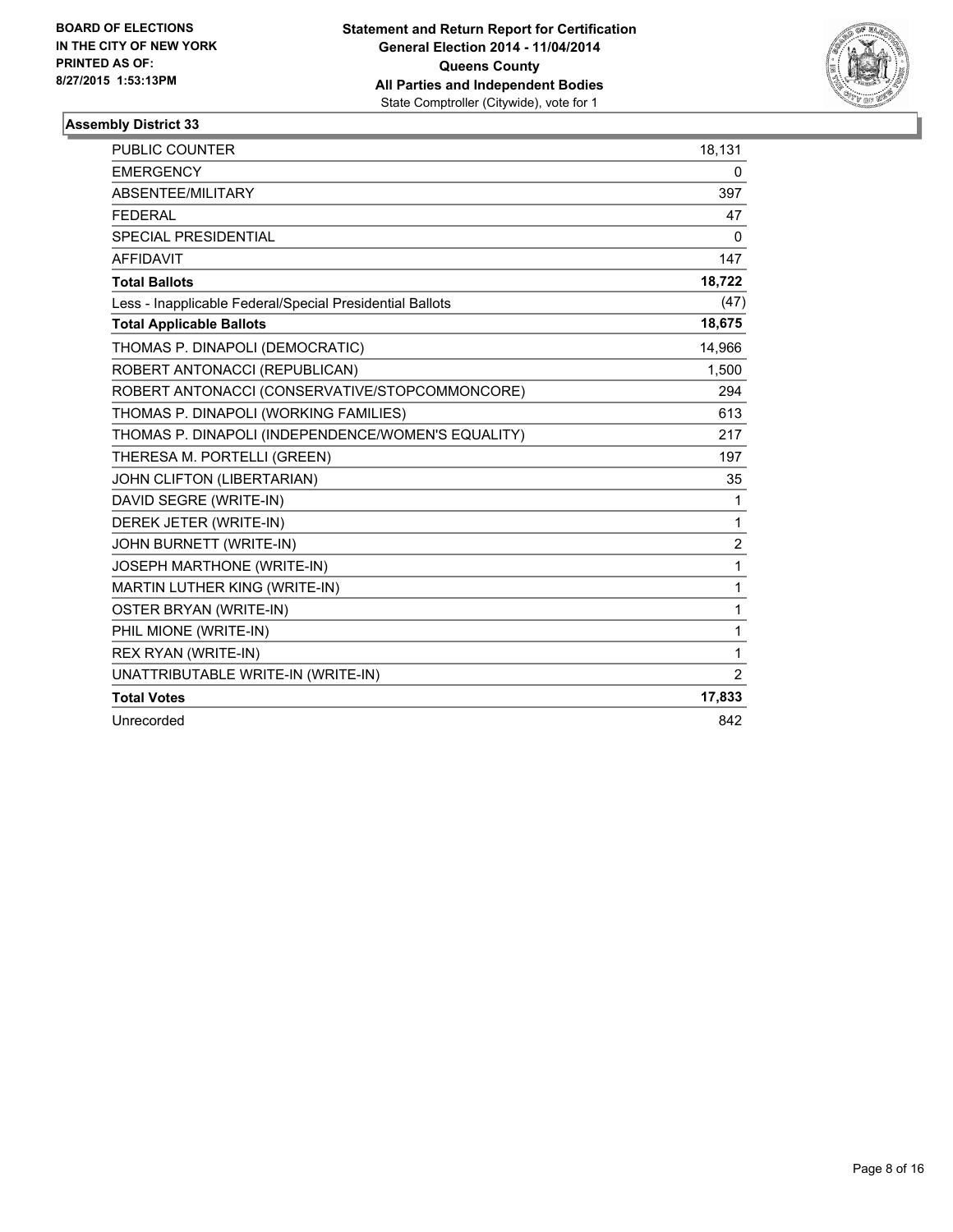

| <b>PUBLIC COUNTER</b>                                    | 9,659        |
|----------------------------------------------------------|--------------|
| <b>EMERGENCY</b>                                         | 0            |
| <b>ABSENTEE/MILITARY</b>                                 | 208          |
| <b>FEDERAL</b>                                           | 80           |
| <b>SPECIAL PRESIDENTIAL</b>                              | $\mathbf{0}$ |
| <b>AFFIDAVIT</b>                                         | 150          |
| <b>Total Ballots</b>                                     | 10,097       |
| Less - Inapplicable Federal/Special Presidential Ballots | (80)         |
| <b>Total Applicable Ballots</b>                          | 10,017       |
| THOMAS P. DINAPOLI (DEMOCRATIC)                          | 6,505        |
| ROBERT ANTONACCI (REPUBLICAN)                            | 1,428        |
| ROBERT ANTONACCI (CONSERVATIVE/STOPCOMMONCORE)           | 216          |
| THOMAS P. DINAPOLI (WORKING FAMILIES)                    | 631          |
| THOMAS P. DINAPOLI (INDEPENDENCE/WOMEN'S EQUALITY)       | 182          |
| THERESA M. PORTELLI (GREEN)                              | 368          |
| JOHN CLIFTON (LIBERTARIAN)                               | 52           |
| JORDAN CHISLEN (WRITE-IN)                                | 1            |
| MARIA DE LAURA (WRITE-IN)                                | 1            |
| UNATTRIBUTABLE WRITE-IN (WRITE-IN)                       | 3            |
| UNCOUNTED WRITE-IN PER STATUTE (WRITE-IN)                | 1            |
| <b>Total Votes</b>                                       | 9,388        |
| Unrecorded                                               | 629          |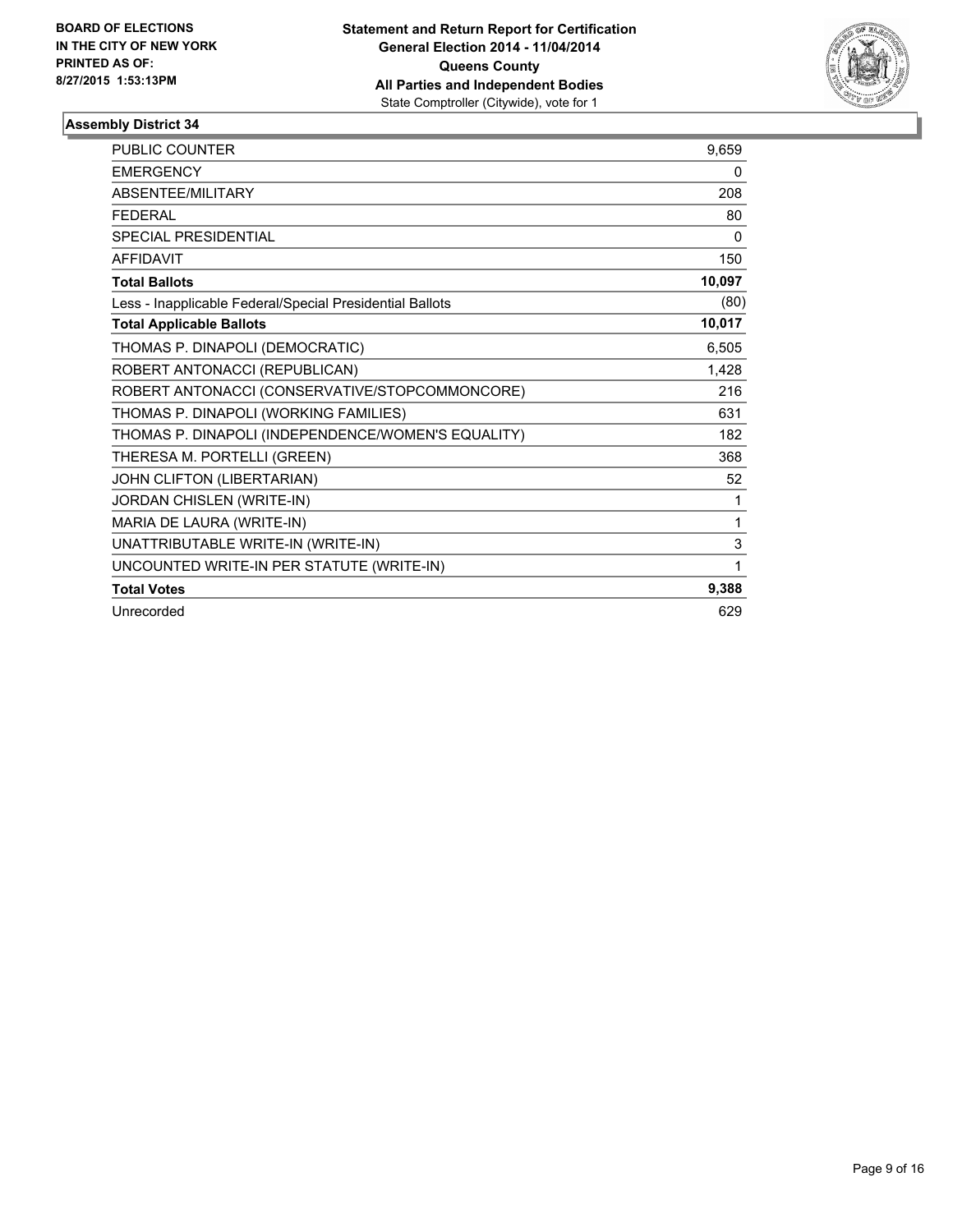

| <b>PUBLIC COUNTER</b>                                    | 8,922        |
|----------------------------------------------------------|--------------|
| <b>EMERGENCY</b>                                         | 0            |
| <b>ABSENTEE/MILITARY</b>                                 | 329          |
| <b>FEDERAL</b>                                           | 34           |
| <b>SPECIAL PRESIDENTIAL</b>                              | $\mathbf{0}$ |
| <b>AFFIDAVIT</b>                                         | 97           |
| <b>Total Ballots</b>                                     | 9,382        |
| Less - Inapplicable Federal/Special Presidential Ballots | (34)         |
| <b>Total Applicable Ballots</b>                          | 9,348        |
| THOMAS P. DINAPOLI (DEMOCRATIC)                          | 7,109        |
| ROBERT ANTONACCI (REPUBLICAN)                            | 988          |
| ROBERT ANTONACCI (CONSERVATIVE/STOPCOMMONCORE)           | 118          |
| THOMAS P. DINAPOLI (WORKING FAMILIES)                    | 260          |
| THOMAS P. DINAPOLI (INDEPENDENCE/WOMEN'S EQUALITY)       | 136          |
| THERESA M. PORTELLI (GREEN)                              | 147          |
| JOHN CLIFTON (LIBERTARIAN)                               | 41           |
| BENEDICT W WALL (WRITE-IN)                               | 1            |
| CHARLES C SMALL III (WRITE-IN)                           | 1            |
| DAVID DINKINS (WRITE-IN)                                 | 1            |
| MARK J BIBLIS (WRITE-IN)                                 | 1            |
| UNATTRIBUTABLE WRITE-IN (WRITE-IN)                       | 3            |
| WILLIAM R. HELMS III (WRITE-IN)                          | 1            |
| <b>Total Votes</b>                                       | 8,807        |
| Unrecorded                                               | 541          |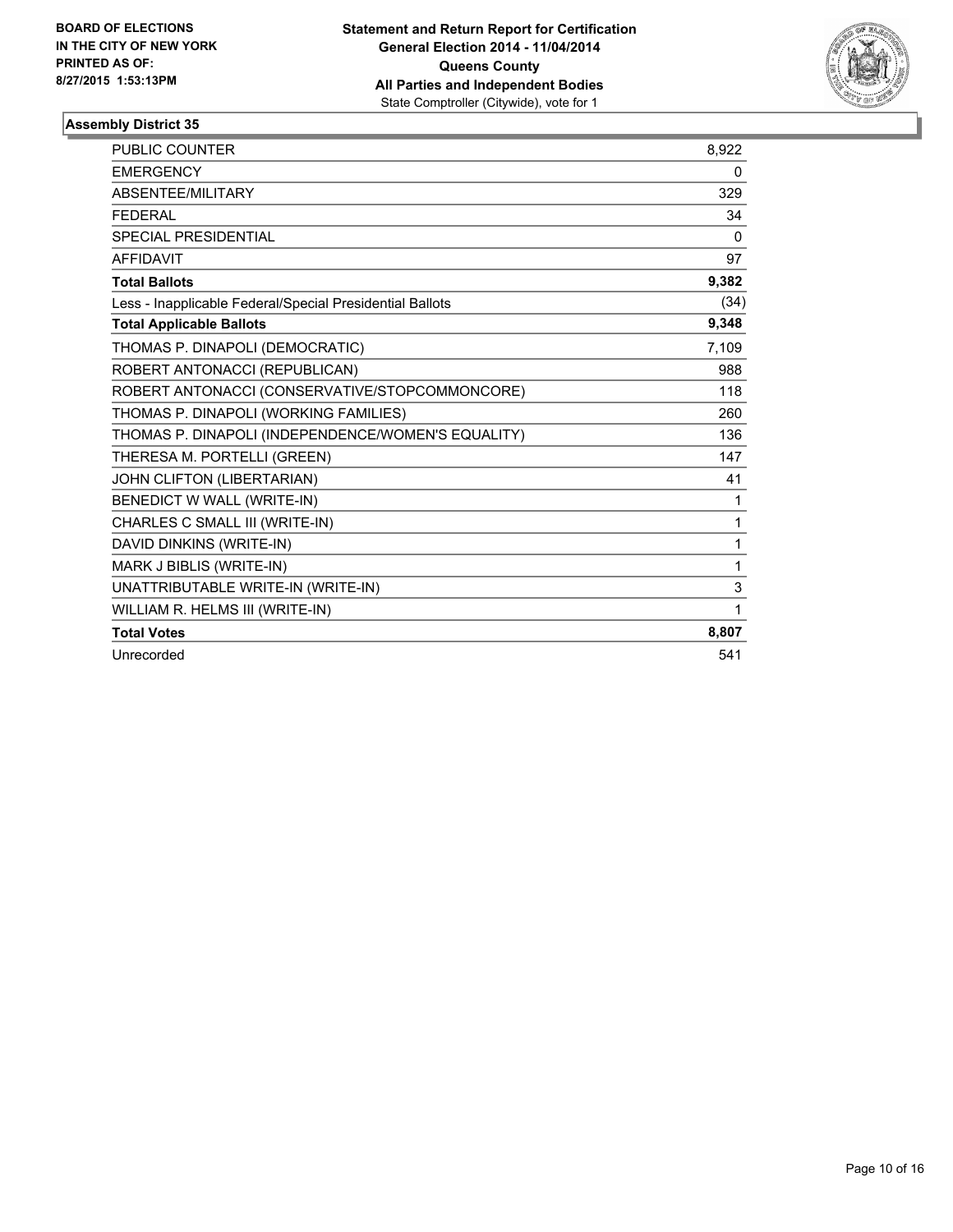

| PUBLIC COUNTER                                           | 13,181       |
|----------------------------------------------------------|--------------|
| <b>EMERGENCY</b>                                         | 0            |
| ABSENTEE/MILITARY                                        | 266          |
| <b>FEDERAL</b>                                           | 233          |
| <b>SPECIAL PRESIDENTIAL</b>                              | 0            |
| <b>AFFIDAVIT</b>                                         | 209          |
| <b>Total Ballots</b>                                     | 13,889       |
| Less - Inapplicable Federal/Special Presidential Ballots | (233)        |
| <b>Total Applicable Ballots</b>                          | 13,656       |
| THOMAS P. DINAPOLI (DEMOCRATIC)                          | 8,087        |
| ROBERT ANTONACCI (REPUBLICAN)                            | 2,024        |
| ROBERT ANTONACCI (CONSERVATIVE/STOPCOMMONCORE)           | 351          |
| THOMAS P. DINAPOLI (WORKING FAMILIES)                    | 1,118        |
| THOMAS P. DINAPOLI (INDEPENDENCE/WOMEN'S EQUALITY)       | 470          |
| THERESA M. PORTELLI (GREEN)                              | 790          |
| JOHN CLIFTON (LIBERTARIAN)                               | 125          |
| ALMA MAGANA (WRITE-IN)                                   | 1            |
| CHRISTOPHER MURPHY (WRITE-IN)                            | 1            |
| CLAUDE ANDERSON (WRITE-IN)                               | $\mathbf{1}$ |
| DIANE LUMBARDI (WRITE-IN)                                | $\mathbf{1}$ |
| JERRY KANN (WRITE-IN)                                    | $\mathbf{1}$ |
| JOHN BURNETT (WRITE-IN)                                  | 1            |
| JOHN STRATAUDAKS (WRITE-IN)                              | 1            |
| MARC R. MILLSTEIN (WRITE-IN)                             | 1            |
| PREET SHAHARA (WRITE-IN)                                 | 1            |
| RUDY CREW (WRITE-IN)                                     | $\mathbf{1}$ |
| UNATTRIBUTABLE WRITE-IN (WRITE-IN)                       | 3            |
| <b>Total Votes</b>                                       | 12,978       |
| Unrecorded                                               | 678          |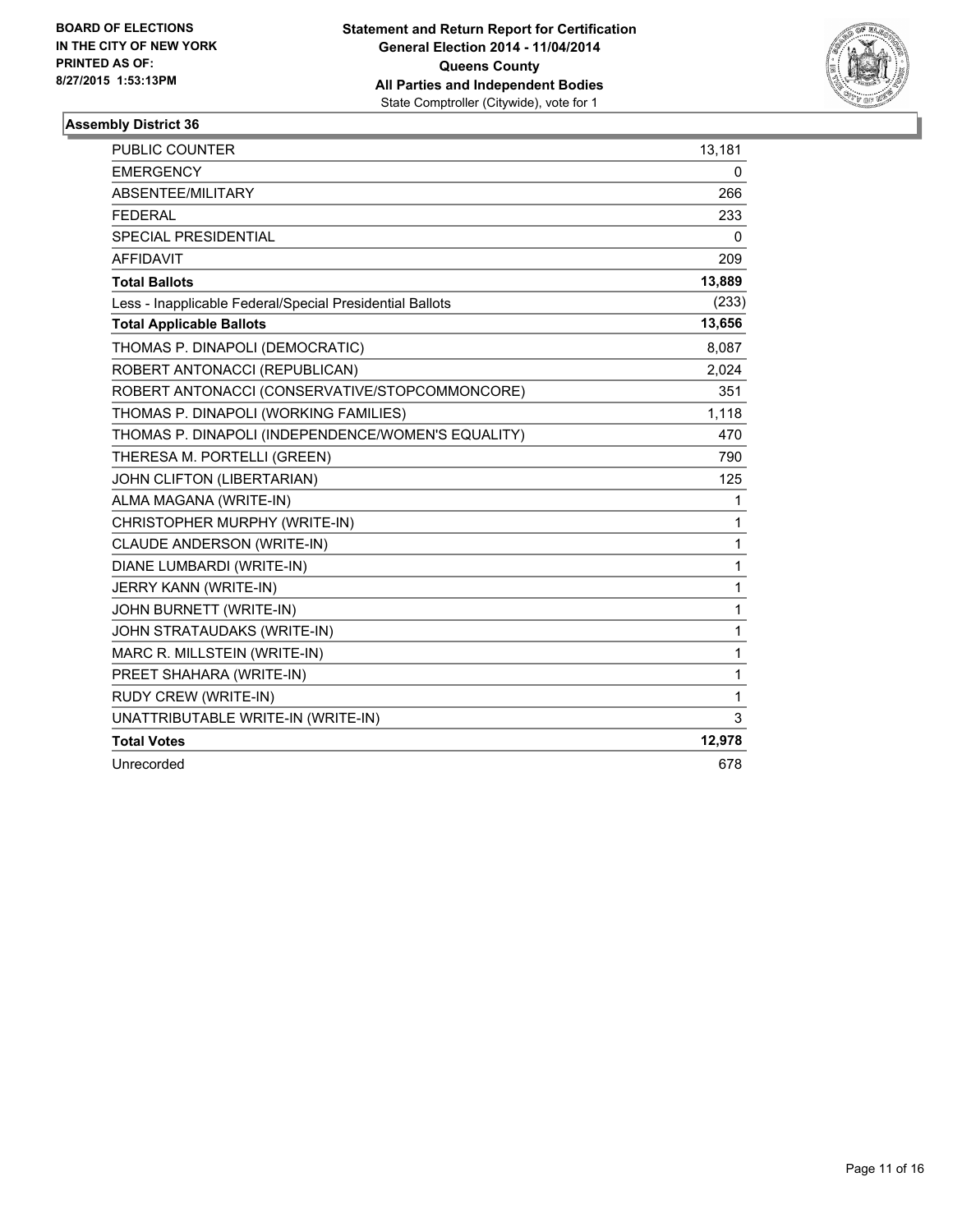

| <b>PUBLIC COUNTER</b>                                    | 12,023       |
|----------------------------------------------------------|--------------|
| <b>EMERGENCY</b>                                         | 0            |
| ABSENTEE/MILITARY                                        | 246          |
| <b>FEDERAL</b>                                           | 83           |
| <b>SPECIAL PRESIDENTIAL</b>                              | $\mathbf{0}$ |
| <b>AFFIDAVIT</b>                                         | 210          |
| <b>Total Ballots</b>                                     | 12,562       |
| Less - Inapplicable Federal/Special Presidential Ballots | (83)         |
| <b>Total Applicable Ballots</b>                          | 12,479       |
| THOMAS P. DINAPOLI (DEMOCRATIC)                          | 8,044        |
| ROBERT ANTONACCI (REPUBLICAN)                            | 1,550        |
| ROBERT ANTONACCI (CONSERVATIVE/STOPCOMMONCORE)           | 293          |
| THOMAS P. DINAPOLI (WORKING FAMILIES)                    | 1,003        |
| THOMAS P. DINAPOLI (INDEPENDENCE/WOMEN'S EQUALITY)       | 316          |
| THERESA M. PORTELLI (GREEN)                              | 509          |
| JOHN CLIFTON (LIBERTARIAN)                               | 119          |
| CARLOS AIVES (WRITE-IN)                                  | 1            |
| DANIEL BELMONTE (WRITE-IN)                               | 1            |
| EUGENE RHEE (WRITE-IN)                                   | 1            |
| KEVIN KLOCK-PUD (WRITE-IN)                               | 1            |
| <b>MARK LILAKOS (WRITE-IN)</b>                           | 1            |
| UNATTRIBUTABLE WRITE-IN (WRITE-IN)                       | 4            |
| WALTER I. WACHIN (WRITE-IN)                              | 1            |
| <b>Total Votes</b>                                       | 11,844       |
| Unrecorded                                               | 635          |
|                                                          |              |

| <b>PUBLIC COUNTER</b>                                    | 8,702 |
|----------------------------------------------------------|-------|
| <b>EMERGENCY</b>                                         | 0     |
| ABSENTEE/MILITARY                                        | 172   |
| <b>FEDERAL</b>                                           | 36    |
| <b>SPECIAL PRESIDENTIAL</b>                              | 0     |
| <b>AFFIDAVIT</b>                                         | 103   |
| <b>Total Ballots</b>                                     | 9,013 |
| Less - Inapplicable Federal/Special Presidential Ballots | (36)  |
| <b>Total Applicable Ballots</b>                          | 8,977 |
| THOMAS P. DINAPOLI (DEMOCRATIC)                          | 5,499 |
| ROBERT ANTONACCI (REPUBLICAN)                            | 1,693 |
| ROBERT ANTONACCI (CONSERVATIVE/STOPCOMMONCORE)           | 375   |
| THOMAS P. DINAPOLI (WORKING FAMILIES)                    | 397   |
| THOMAS P. DINAPOLI (INDEPENDENCE/WOMEN'S EQUALITY)       | 176   |
| THERESA M. PORTELLI (GREEN)                              | 263   |
| JOHN CLIFTON (LIBERTARIAN)                               | 60    |
| <b>BOB ANTONACCI (WRITE-IN)</b>                          | 1     |
| UNATTRIBUTABLE WRITE-IN (WRITE-IN)                       | 3     |
| <b>Total Votes</b>                                       | 8,467 |
| Unrecorded                                               | 510   |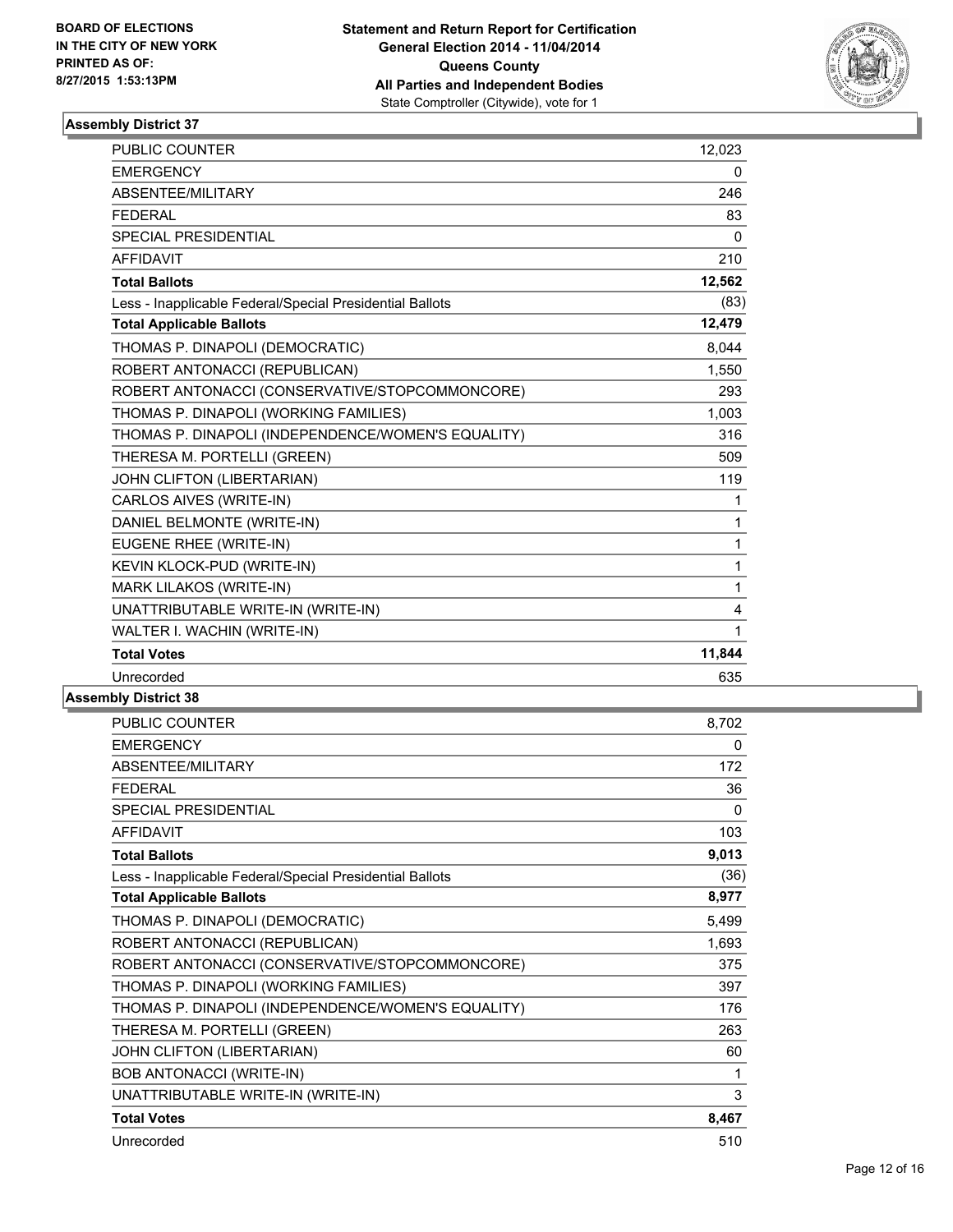

| PUBLIC COUNTER                                           | 7,215 |
|----------------------------------------------------------|-------|
| <b>EMERGENCY</b>                                         | 0     |
| <b>ABSENTEE/MILITARY</b>                                 | 124   |
| <b>FFDFRAL</b>                                           | 64    |
| SPECIAL PRESIDENTIAL                                     | 0     |
| <b>AFFIDAVIT</b>                                         | 104   |
| <b>Total Ballots</b>                                     | 7,507 |
| Less - Inapplicable Federal/Special Presidential Ballots | (64)  |
| <b>Total Applicable Ballots</b>                          | 7,443 |
| THOMAS P. DINAPOLI (DEMOCRATIC)                          | 4,940 |
| ROBERT ANTONACCI (REPUBLICAN)                            | 1,003 |
| ROBERT ANTONACCI (CONSERVATIVE/STOPCOMMONCORE)           | 116   |
| THOMAS P. DINAPOLI (WORKING FAMILIES)                    | 461   |
| THOMAS P. DINAPOLI (INDEPENDENCE/WOMEN'S EQUALITY)       | 109   |
| THERESA M. PORTELLI (GREEN)                              | 247   |
| JOHN CLIFTON (LIBERTARIAN)                               | 31    |
| ANDREW MOSKOWITZ (WRITE-IN)                              | 1     |
| MARILYN HERRERA (WRITE-IN)                               | 1     |
| UNATTRIBUTABLE WRITE-IN (WRITE-IN)                       | 7     |
| <b>Total Votes</b>                                       | 6,916 |
| Unrecorded                                               | 527   |

| <b>PUBLIC COUNTER</b>                                    | 9,964  |
|----------------------------------------------------------|--------|
| <b>EMERGENCY</b>                                         | 0      |
| ABSENTEE/MILITARY                                        | 331    |
| <b>FEDERAL</b>                                           | 47     |
| <b>SPECIAL PRESIDENTIAL</b>                              | 0      |
| <b>AFFIDAVIT</b>                                         | 81     |
| <b>Total Ballots</b>                                     | 10,423 |
| Less - Inapplicable Federal/Special Presidential Ballots | (47)   |
| <b>Total Applicable Ballots</b>                          | 10,376 |
| THOMAS P. DINAPOLI (DEMOCRATIC)                          | 5,842  |
| ROBERT ANTONACCI (REPUBLICAN)                            | 2,135  |
| ROBERT ANTONACCI (CONSERVATIVE/STOPCOMMONCORE)           | 354    |
| THOMAS P. DINAPOLI (WORKING FAMILIES)                    | 294    |
| THOMAS P. DINAPOLI (INDEPENDENCE/WOMEN'S EQUALITY)       | 174    |
| THERESA M. PORTELLI (GREEN)                              | 206    |
| JOHN CLIFTON (LIBERTARIAN)                               | 49     |
| CAROL O'STARK (WRITE-IN)                                 | 1      |
| JAMES J. TRIKAS (WRITE-IN)                               | 1      |
| PETE DUNKOVIC (WRITE-IN)                                 | 1      |
| RICHARD M. NIXON (WRITE-IN)                              | 1      |
| UNATTRIBUTABLE WRITE-IN (WRITE-IN)                       | 1      |
| UNCOUNTED WRITE-IN PER STATUTE (WRITE-IN)                | 1      |
| <b>Total Votes</b>                                       | 9,060  |
| Unrecorded                                               | 1,316  |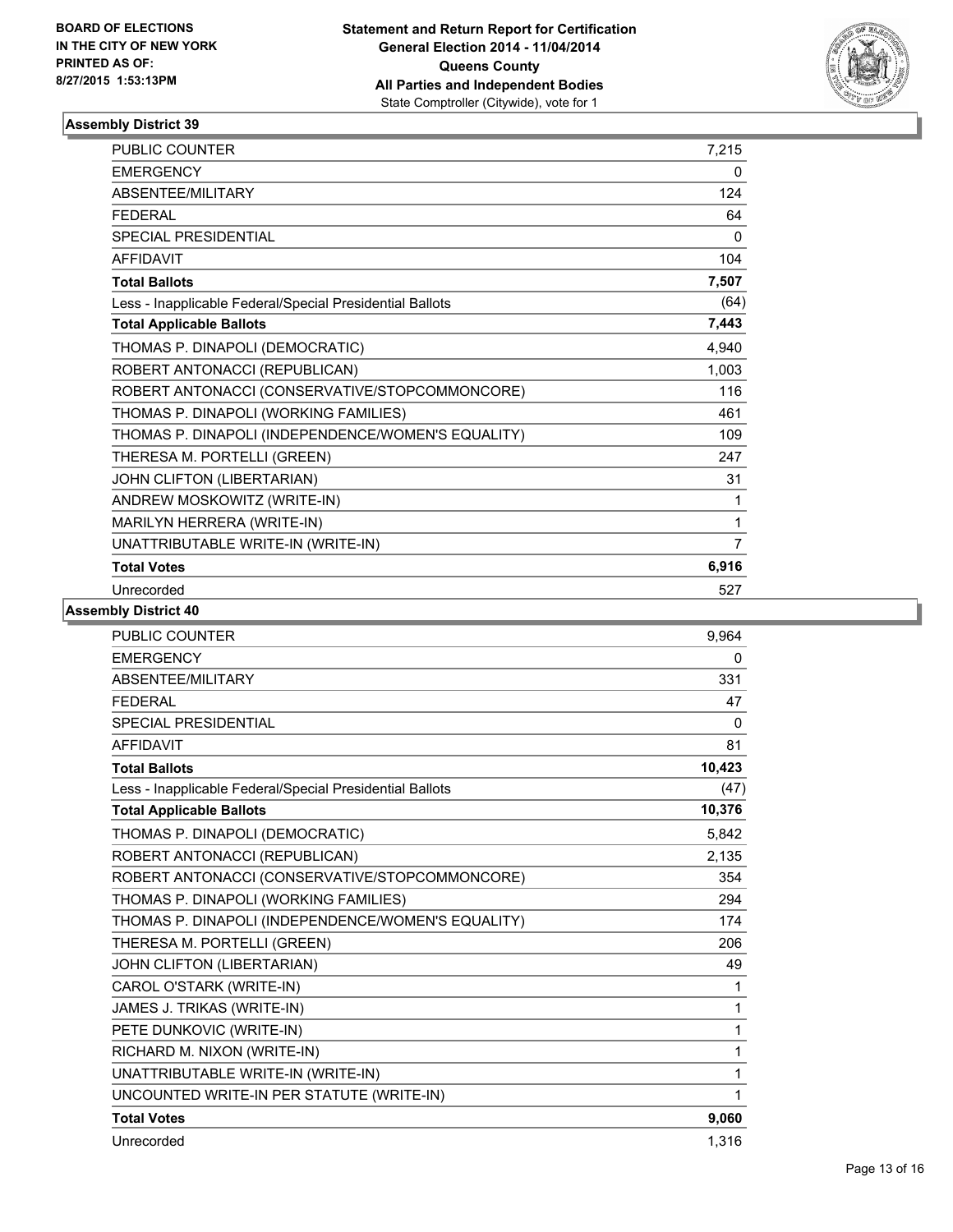

**Total for State Comptroller (Citywide) - Queens County**

| PUBLIC COUNTER                                           | 235,028      |
|----------------------------------------------------------|--------------|
| EMERGENCY                                                | 2            |
| ABSENTEE/MILITARY                                        | 7,142        |
| FEDERAL                                                  | 1,309        |
| SPECIAL PRESIDENTIAL                                     | 0            |
| AFFIDAVIT                                                | 2,548        |
| <b>Total Ballots</b>                                     | 246,029      |
| Less - Inapplicable Federal/Special Presidential Ballots | (1, 309)     |
| <b>Total Applicable Ballots</b>                          | 244,720      |
| THOMAS P. DINAPOLI (DEMOCRATIC)                          | 160,507      |
| ROBERT ANTONACCI (REPUBLICAN)                            | 41,104       |
| ROBERT ANTONACCI (CONSERVATIVE/STOPCOMMONCORE)           | 7,574        |
| THOMAS P. DINAPOLI (WORKING FAMILIES)                    | 10,540       |
| THOMAS P. DINAPOLI (INDEPENDENCE/WOMEN'S EQUALITY)       | 4,777        |
| THERESA M. PORTELLI (GREEN)                              | 5,634        |
| JOHN CLIFTON (LIBERTARIAN)                               | 1,228        |
| ALMA MAGANA (WRITE-IN)                                   | 1            |
| ANDREW MOSKOWITZ (WRITE-IN)                              | 1            |
| AVIGAIL WINOKUR (WRITE-IN)                               | 1            |
| BENEDICT W WALL (WRITE-IN)                               | 1            |
| BENNY BUPKIS (WRITE-IN)                                  | 1            |
| <b>BOB ANTONACCI (WRITE-IN)</b>                          | 1            |
| BRUCE E. COPNEY (WRITE-IN)                               | 1            |
| CARLOS AIVES (WRITE-IN)                                  | 1            |
| CAROL O'STARK (WRITE-IN)                                 | 1            |
| CHARLES C SMALL III (WRITE-IN)                           | 1            |
| CHRISTOPHER MURPHY (WRITE-IN)                            | 1            |
| CLAUDE ANDERSON (WRITE-IN)                               | 1            |
| CORYE T GUMBS (WRITE-IN)                                 | 2            |
| DANIEL BELMONTE (WRITE-IN)                               | 1            |
| DAVID DINKINS (WRITE-IN)                                 | 1            |
| DAVID SEGRE (WRITE-IN)                                   | $\mathbf{1}$ |
| DEREK JETER (WRITE-IN)                                   | 1            |
| DIANE LUMBARDI (WRITE-IN)                                | 1            |
| ELLIOT SPITZER (WRITE-IN)                                | 2            |
| EUGENE RHEE (WRITE-IN)                                   | 1            |
| FERAZ S. AHMAD (WRITE-IN)                                | 2            |
| FRAN LEBOWITZ (WRITE-IN)                                 | 1            |
| <b>GARY NULL (WRITE-IN)</b>                              | 1            |
| <b>GUY LUCA (WRITE-IN)</b>                               | 1            |
| JACK R BETTEIL (WRITE-IN)                                | 1            |
| JAMES J. TRIKAS (WRITE-IN)                               | 1            |
| JAMES M. MCGOVERN (WRITE-IN)                             | 1            |
| JERRY KANN (WRITE-IN)                                    | 1            |
| <b>JESSIE SMITH (WRITE-IN)</b>                           | 1            |
| JOE DOE (WRITE-IN)                                       | 1            |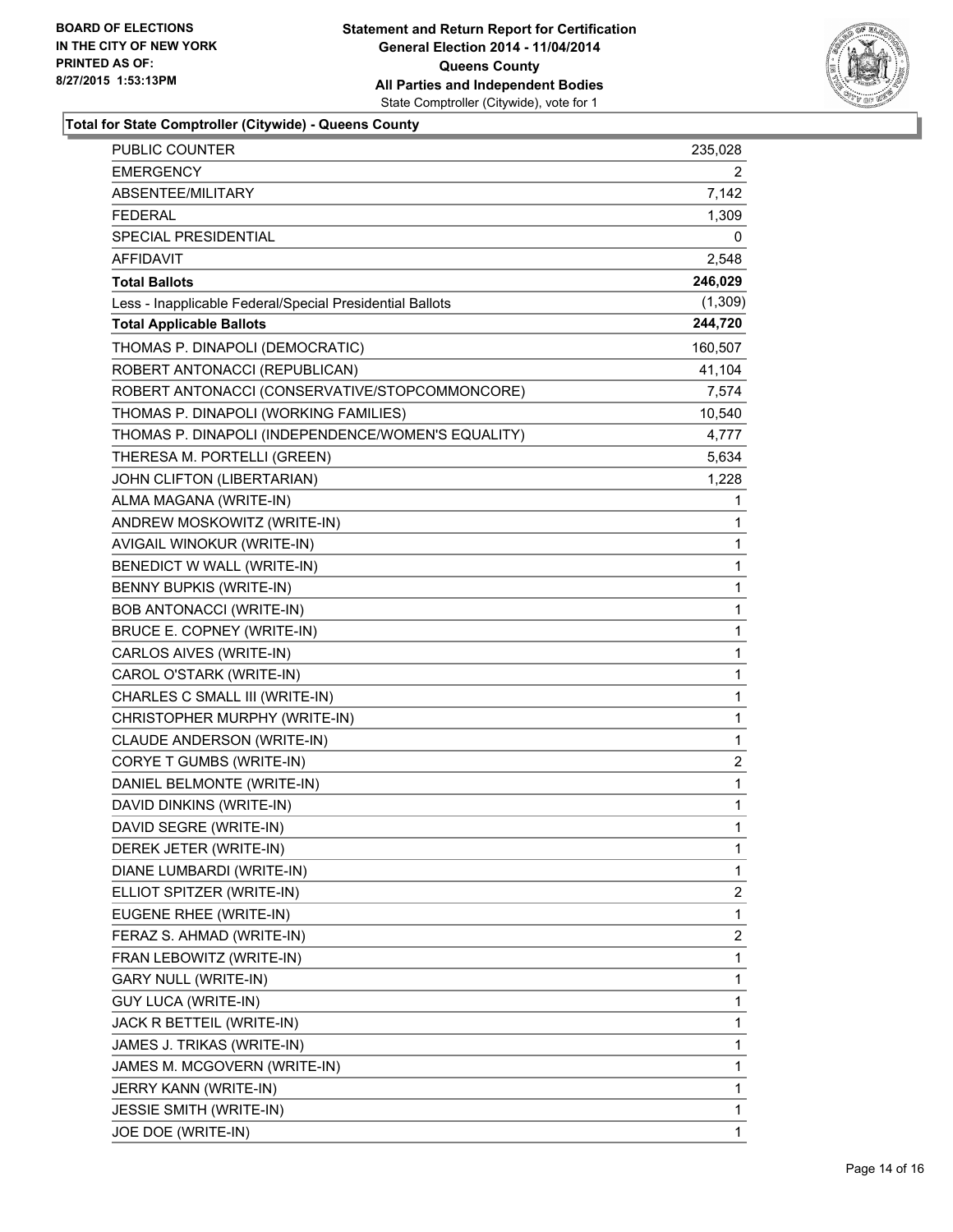

#### **Total for State Comptroller (Citywide) - Queens County**

| JOHN BURNETT (WRITE-IN)                   | 8              |
|-------------------------------------------|----------------|
| JOHN STRATAUDAKS (WRITE-IN)               | 1              |
| JOHN W. CRONIN (WRITE-IN)                 | 1              |
| JONATHAN LATTANZIO (WRITE-IN)             | 1              |
| JORDAN CHISLEN (WRITE-IN)                 | 1              |
| JOSEPH MARTHONE (WRITE-IN)                | $\mathbf{2}$   |
| JOSHUA TANZER (WRITE-IN)                  | $\overline{2}$ |
| KEVIN KLOCK-PUD (WRITE-IN)                | 1              |
| LANCE EUSTACHE (WRITE-IN)                 | 1              |
| MANES KOGEN (WRITE-IN)                    | 1              |
| MARC R. MILLSTEIN (WRITE-IN)              | 1              |
| MARIA DE LAURA (WRITE-IN)                 | 1              |
| MARILYN HERRERA (WRITE-IN)                | 1              |
| MARK J BIBLIS (WRITE-IN)                  | 1              |
| MARK LILAKOS (WRITE-IN)                   | 1              |
| MARTIN LUTHER KING (WRITE-IN)             | 1              |
| MASSIMO MANCINI (WRITE-IN)                | 1              |
| MICHAEL WALZER (WRITE-IN)                 | 1              |
| MURTUZA QUAIZAR (WRITE-IN)                | 1              |
| NATHAN FRIEDMAN (WRITE-IN)                | 1              |
| NGUYEN DONG PHUONG (WRITE-IN)             | 1              |
| OSTER BRYAN (WRITE-IN)                    | 1              |
| PETE DUNKOVIC (WRITE-IN)                  | 1              |
| PHIL MIONE (WRITE-IN)                     | 1              |
| PREET SHAHARA (WRITE-IN)                  | 1              |
| RANDY CREDICO (WRITE-IN)                  | 1              |
| REX RYAN (WRITE-IN)                       | 1              |
| RICAHRD BUTLER (WRITE-IN)                 | 1              |
| RICHARD M. NIXON (WRITE-IN)               | 1              |
| RUDY CREW (WRITE-IN)                      | 1              |
| TAMIKA WILLIAMS (WRITE-IN)                | 2              |
| TIM WU (WRITE-IN)                         | $\overline{2}$ |
| TRISTEN SUMMA (WRITE-IN)                  | 1              |
| UNATTRIBUTABLE WRITE-IN (WRITE-IN)        | 51             |
| UNCOUNTED WRITE-IN PER STATUTE (WRITE-IN) | 4              |
| WALTER I. WACHIN (WRITE-IN)               | 1              |
| WENDY MO (WRITE-IN)                       | 1              |
| WILLIAM R. HELMS III (WRITE-IN)           | 1              |
| YITZI MESSNER (WRITE-IN)                  | 1              |
| <b>Total Votes</b>                        | 231,500        |
| Unrecorded                                | 13,220         |